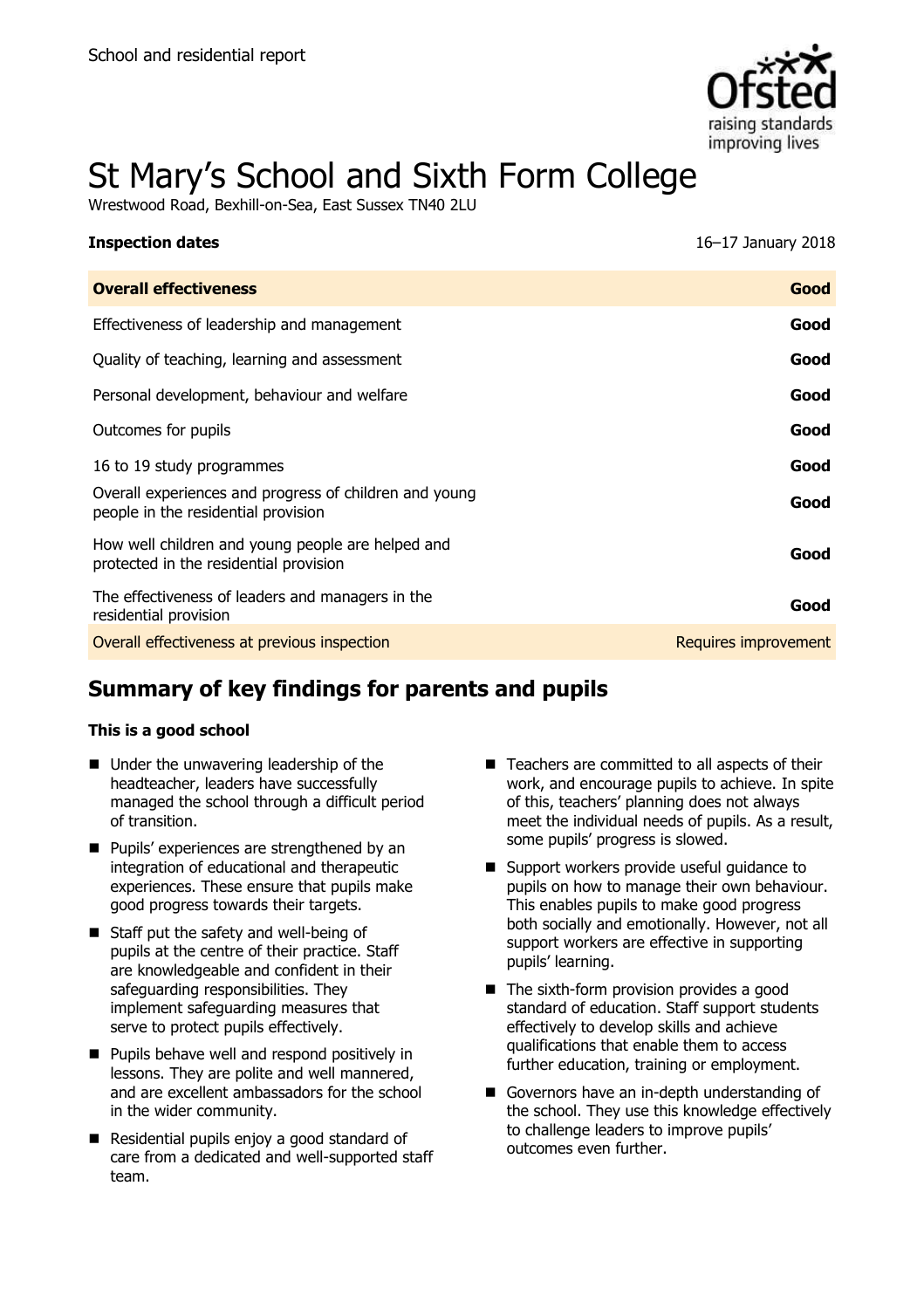

### **Compliance with national minimum standards for residential special schools**

■ The school meets the national minimum standards for residential special schools and associated requirements.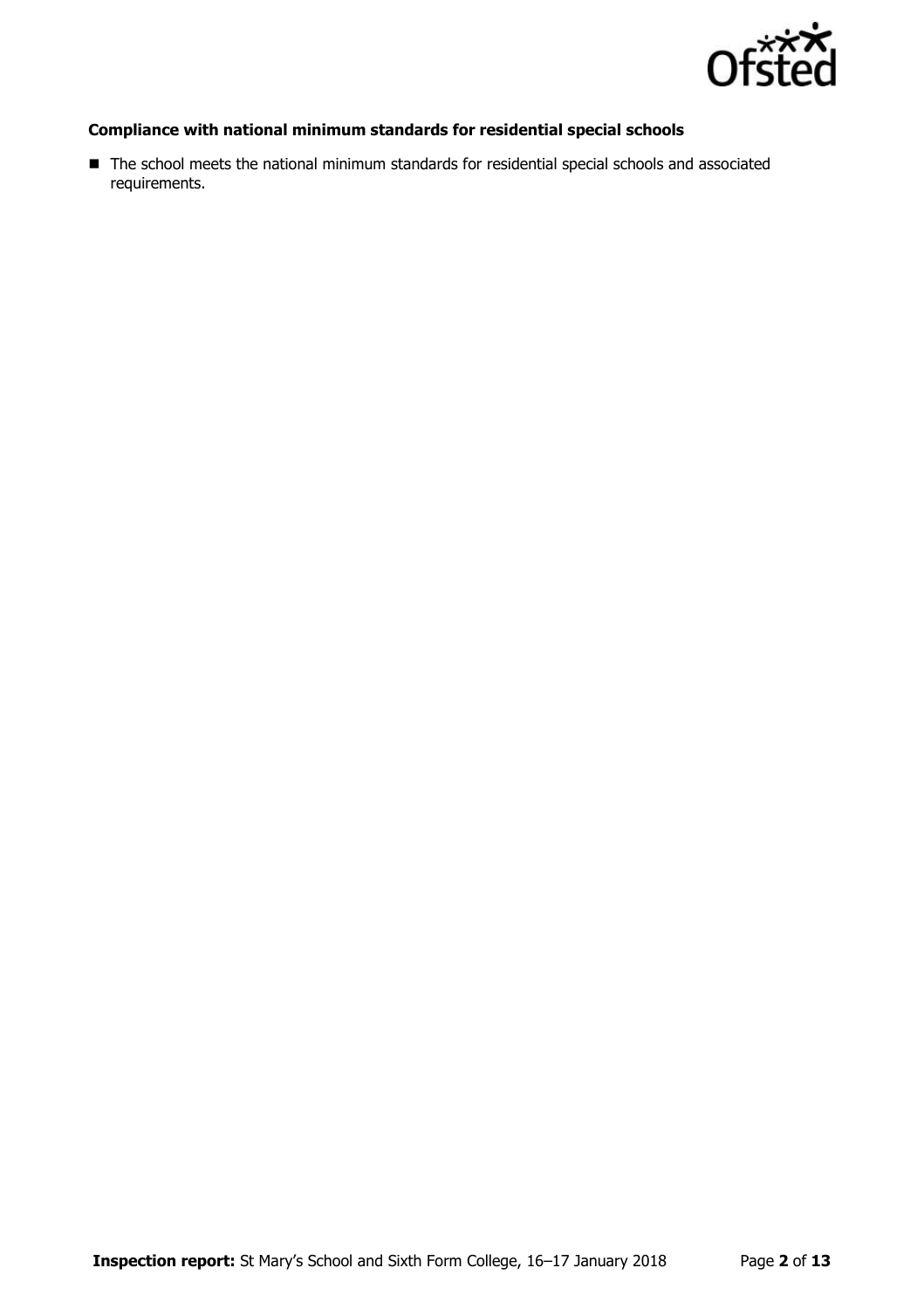

# **Full report**

### **What does the school need to do to improve further?**

- Improve the quality of teaching, learning and assessment by:
	- building on the actions already planned to improve the effectiveness of support workers in contributing to pupils' learning
	- ensuring that teachers' planning meets the needs of all pupils so that they make consistently strong progress across the curriculum.
- Strengthen leadership and management in the sixth form by incorporating meaningful opportunities for students to receive impartial careers guidance so that they receive a range of information which supports them to make decisions about their futures.
- **IMPROVE THE EFFECT INCOCES IN EXAMPLE 2015** In the residential provision by:
	- further developing written risk assessments so that identified risks, and strategies to reduce these risks, are fully described
	- ensuring that all maintenance issues are addressed promptly
	- refining the recording of outcome-focused targets in the residential development plan.
- Ensure that leaders maintain their capacity when considering the extension of the provision for students beyond the age of 19.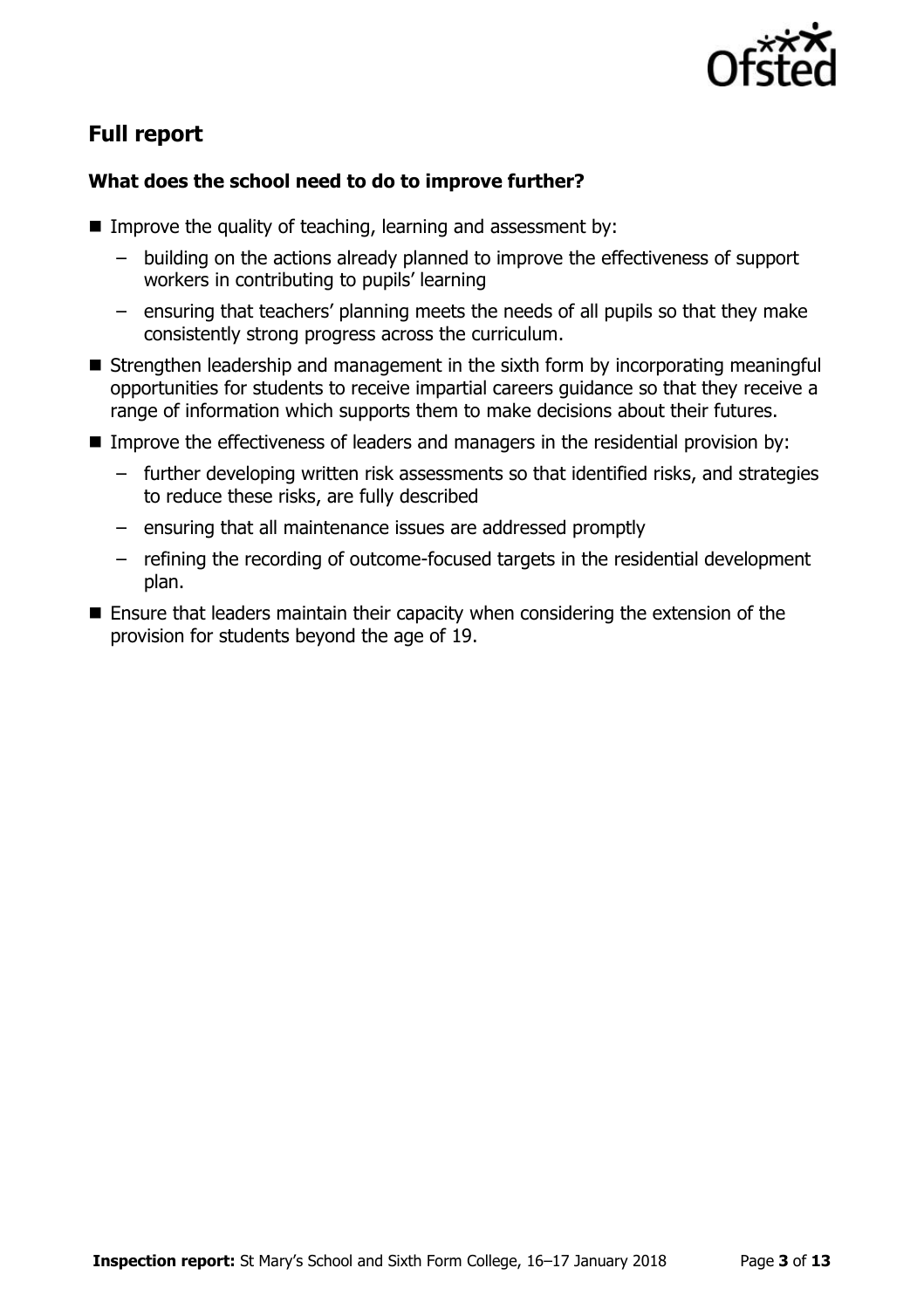

# **Inspection judgements**

| <b>Effectiveness of leadership and management</b>                                           | Good |
|---------------------------------------------------------------------------------------------|------|
| The effectiveness of leaders and managers in the<br>residential provision                   | Good |
| How well children and young people are helped and<br>protected in the residential provision | Good |

- The newly appointed headteacher has moved quickly and built effectively on the work of the interim management board, in place until August 2017. Despite some considerable challenges, leaders have implemented a positive shift in the school's culture. As a result, leaders have made tremendous strides in the school's journey of improvement since the last inspection.
- Newly developed assessment systems are precise and closely track the progress pupils are making, both academically and against their individual targets. Leaders' views of how well pupils are doing across the school are accurate and based on close monitoring of assessment outcomes.
- Senior leaders' evaluation of the quality of teaching and learning is accurate. They know what is working well and what needs to be developed. They have identified clear and precise action plans in order to address any areas that need to improve. Consequently, the quality of teaching and learning across the school is good.
- The curriculum is broad, balanced and appropriately adapted for individuals. Leaders provide interesting opportunities to support pupils' learning. The early integrated work of the therapy and education teams supports all aspects of pupils' learning and facilitates their access to the curriculum.
- Leaders track pupils' spiritual, moral, social and cultural (SMSC) development to ensure that it is threaded through all aspects of the curriculum. As a result, SMSC is embedded well within most curriculum areas, and especially so within physical education and English. The school uses internationally linked school events to widen pupils' experiences of other cultures. For example, leaders planned a Chinese learning week to coincide with the Chinese New Year.
- Physical education and sport premium funding supports pupils in accessing sporting activities that meet their individual needs, such as rebound therapy. Success in these activities is enhancing pupils' development of fine- and gross-motor skills.
- **Pupil premium funding is used effectively to support disadvantaged pupils, including** pupils who are looked after, in developing their basic skills and in accessing the curriculum. Of note is the positive impact of enrichment activities on targeted pupils' self-esteem and independence. As a result, disadvantaged pupils make the same progress as other pupils in the school.
- Staff work hard to ensure that students in the sixth form are prepared for the next stage of their education, training or employment. The vocational centre provides pupils with valuable experiences in a variety of workplaces and supports them to engage and integrate with members of the wider community.
- Communication with parents and carers has improved since the last inspection and is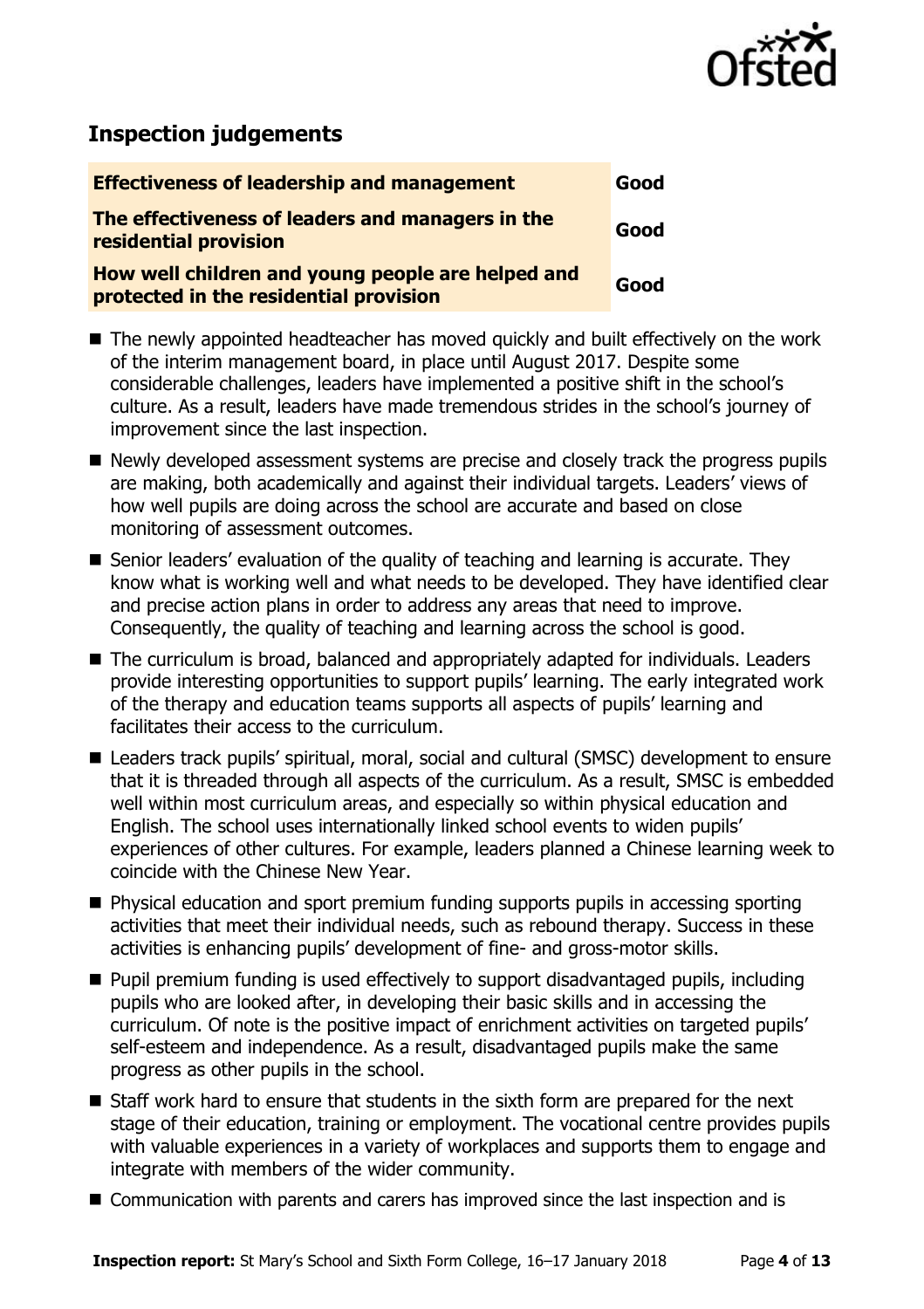

effective. Responses to the inspection survey, Parent View, showed that most parents are satisfied with the school and the way that any concerns are dealt with.

- Leaders strive to improve how the school prepares pupils for the next stage in their education, employment or training. To this end, they plan to extend provision for pupils up to the age of 25. Although the justification for this is sound, their plans do not yet show how they will ensure that there is the capacity in leadership to maintain and continue to improve the standards of the current school at the same time as managing the expansion.
- Staff deliver the school's residential aims, outlined in the statement of purpose, in their day-to-day practice. The integrated approach across the disciplines provides residential pupils with consistent levels of care in all areas of their lives.
- Leaders support the established residential staff teams well. The framework for supervision provides staff with appropriate support and direction. Staff benefit from annual appraisals that record areas of strength and development needs. There is regular training for staff, and work is in progress to formalise an annual training programme. Although staff are enrolled on relevant qualification courses, the progress towards completion is very slow in too many cases. The leadership team is taking robust action to address this issue.

### **Governance of the school**

- Governors are highly effective in their work. Since the previous inspection, they have worked tirelessly to ensure that the school provides a good standard of education for its pupils. The governing body has played a pivotal role in the restructuring of key leadership roles and regularly uses a range of information to evaluate leaders' work. Consequently, governors have an accurate view of the school's strengths and weaknesses.
- Governance is well led. Governors undertake training regularly, and help to set the school's ethos and vision. They are fully involved in the life of the school. Governors have a good understanding of the impact additional funding is having on the progress of disadvantaged pupils, and hold leaders to account for this spending.

### **Safeguarding**

- The arrangements for safeguarding are effective.
- The school's safeguarding policy is thorough. It clearly sets out the responsibilities of staff, along with the appropriate actions to take in different safeguarding situations. The single central record details all the necessary checks on the suitability of adults to work with pupils.
- Staff apply strong safeguarding systems across the school and residential provision. They know how to report, record and manage concerns under the direction of suitably trained designated safeguarding leads. Leaders work in partnership effectively with stakeholders, keeping the focus on outcomes for pupils.
- Parents, staff and pupils are positive about the school's work to promote the safety and well-being of its pupils. Pupils say that they feel safe. The majority of parents and staff agree that this is true.
- In the residential provision, supporting written risk assessments often lack necessary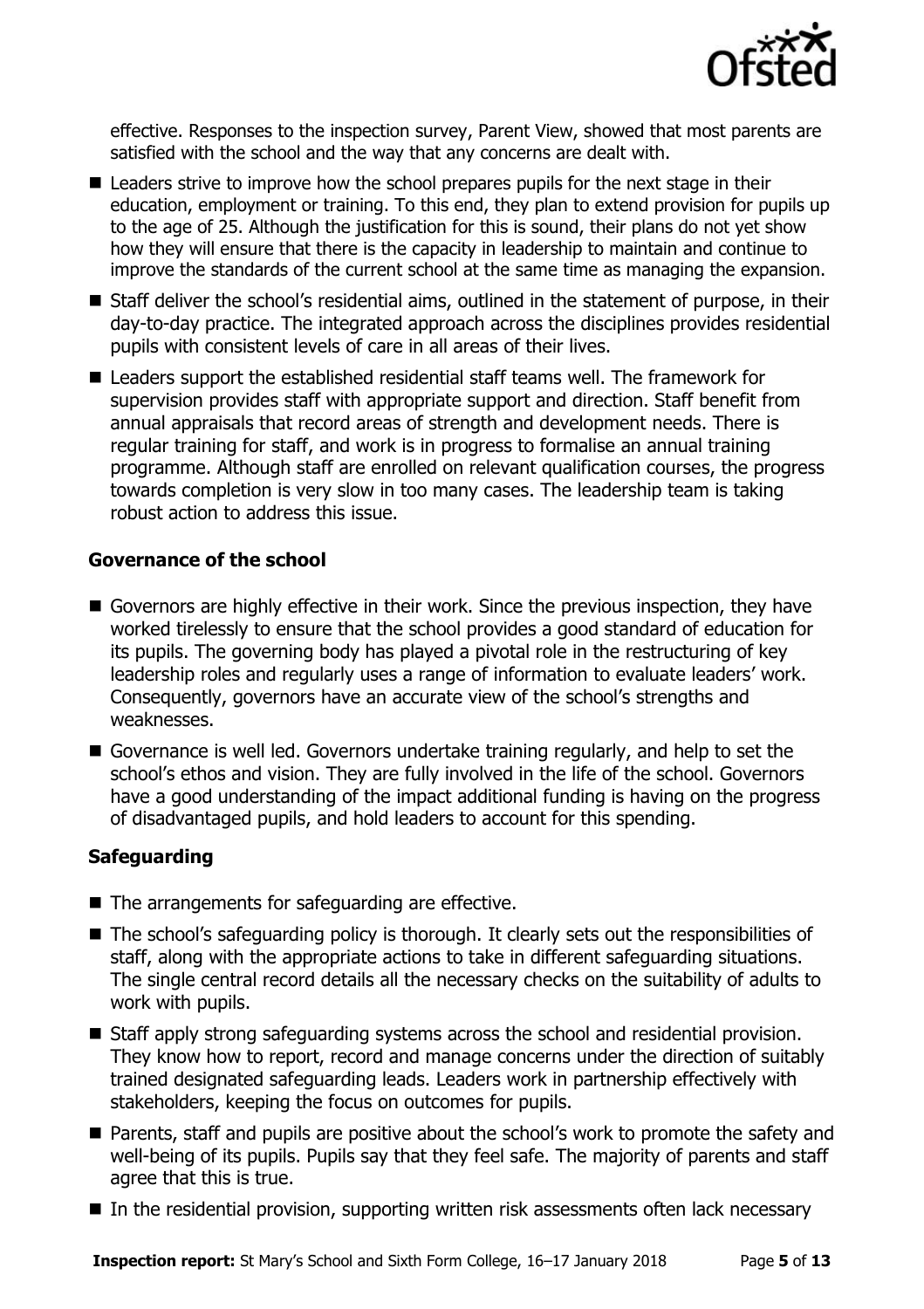

detail. Recent changes to the site management arrangements have also led to a delay in response to any maintenance issues. Leaders are aware of these issues and have already begun to implement actions to address concerns.

### **Quality of teaching, learning and assessment Good**

- The quality of teaching across the school is improving quickly. Leaders have successfully tackled any previous inconsistencies in teaching and, as a result, teaching is consistently good across all year groups.
- Teachers have high expectations of what they expect pupils to achieve. Most pupils feel that their current work is challenging and encourages them to think deeply about the subjects they are learning.
- Teachers plan work for pupils of different abilities to ensure that they all learn well. On occasion, however, this planning does not meet the individual needs of some pupils. This prevents some pupils from consistently making the progress of which they are capable. Leaders have correctly identified this as an area for improvement.
- The teaching of basic skills of literacy and numeracy is good and is reflected in the good progress that pupils make over time. Teachers' use of well-chosen resources when planning jointly with therapists ensures that pupils make at least good progress in their communication skills.
- Teachers provide pupils with a wide range of opportunities to apply and develop their literacy and numeracy skills across the curriculum. Teachers use pupils' individualised English and mathematics targets effectively to consolidate pupils' learning and develop their transference of skills.
- **Pupils enjoy learning and are excited about their lessons. Those who spoke with** inspectors said that they particularly enjoy physical education and English and appreciate that teachers make learning 'fun'.
- **Pupils enjoy reading and read aloud with confidence during lessons. Regular targeted** reading sessions develop pupils' fluency and comprehension over time.
- Teachers and support workers know pupils well and make good use of this knowledge to plan lessons that engage and challenge pupils. However, where teaching is less effective, teachers do not deploy support workers well. This limits the impact that support workers have on pupils' learning and progress.

### **Personal development, behaviour and welfare Good**

### **Personal development and welfare**

- The school's work to promote pupils' personal development and welfare is good.
- The introduction of specific therapeutic intervention strategies has a positive impact on pupils' well-being. As a result, pupils are able to access the curriculum successfully, despite the barriers to learning that they face.
- The integrated work of the therapy and education team ensures that pupils make rapid progress against their individual targets. For example, a range of therapy is routinely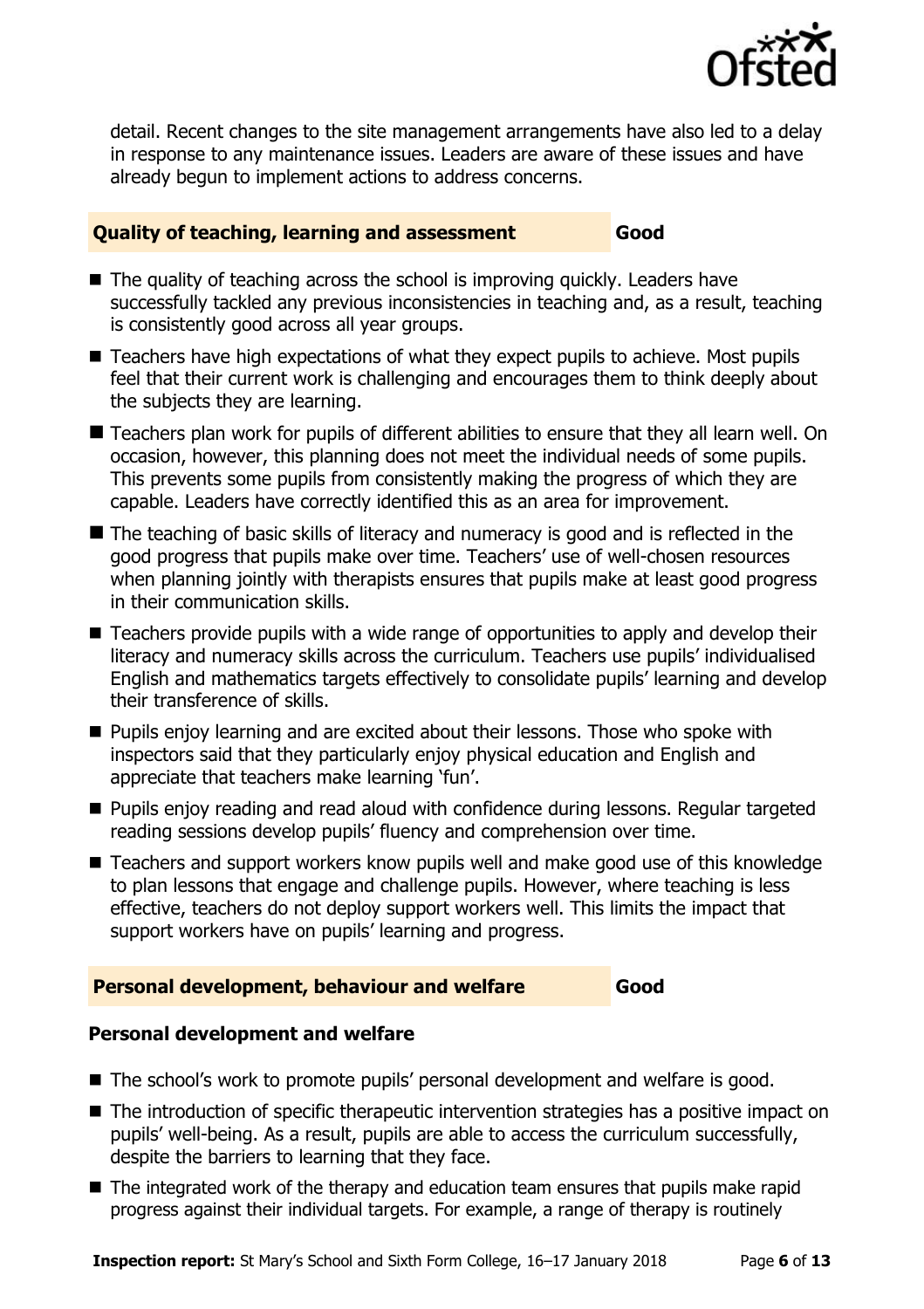

included in pupils' curriculum experiences during 'ready to learn' sessions within the classroom.

- **Pupils and staff celebrate and promote difference across the school and residential** provision. Pupils feel well listened to. Leaders actively seek pupils' views and these are included in care plans, along with any action taken. As a result, pupils are safe, happy and making progress.
- $\blacksquare$  The curriculum supports pupils to become independent. Regular trips out in the community provide pupils with the opportunity to develop their independence, increase their self-confidence and improve their social communication skills.
- **Pupils know and understand how to keep themselves safe in a range of situations.** They learn how to stay safe when using roads and the internet. Pupils told inspectors about the importance of not sharing personal information online when using social media and how they protect themselves from risks, such as cyber bullying.

### **Behaviour**

- $\blacksquare$  The behaviour of pupils is good.
- Pupils are excellent ambassadors for the school. They conduct themselves well during lessons and transition times. Incidents of low-level disruption are rare because of the high expectations of behaviour conveyed by all staff.
- Leaders and governors monitor behaviour across the school frequently. Records show that behaviour improves over time.
- Staff are continually alert to signs that a pupil may be feeling upset or anxious. They are proactive in their response to potential incidents of challenging behaviour and calmly reassure pupils. As a result, pupils refocus on their learning quickly.
- School records show that incidents of bullying or the use of derogatory language are infrequent. Visits to classrooms and observations during breaktime show that pupils interact well with each other and are respectful of the differing views that they may have.
- Most staff feel well supported by leaders in managing pupils' behaviour. They particularly value the extra training that they have received to support them in understanding pupils' challenging behaviour.
- **Pupils enjoy school and attend well. Leaders monitor pupils' attendance to ensure that** groups of pupils are not disadvantaged by poor attendance. However, the monitoring of attendance at an individual level is not robust. As a result, leaders have not consistently followed up cases of individual absence.

### **Outcomes for pupils Good**

**Pupils often enter the school with relatively low starting points, due to their level of** need. The school's recently revised use of assessment means that staff now gain a clear picture of where pupils' gaps in learning lie. Staff use this information to plan bespoke programmes of study that meet pupils' individual needs. Consequently, this ensures that most pupils make strong progress in all aspects of their learning.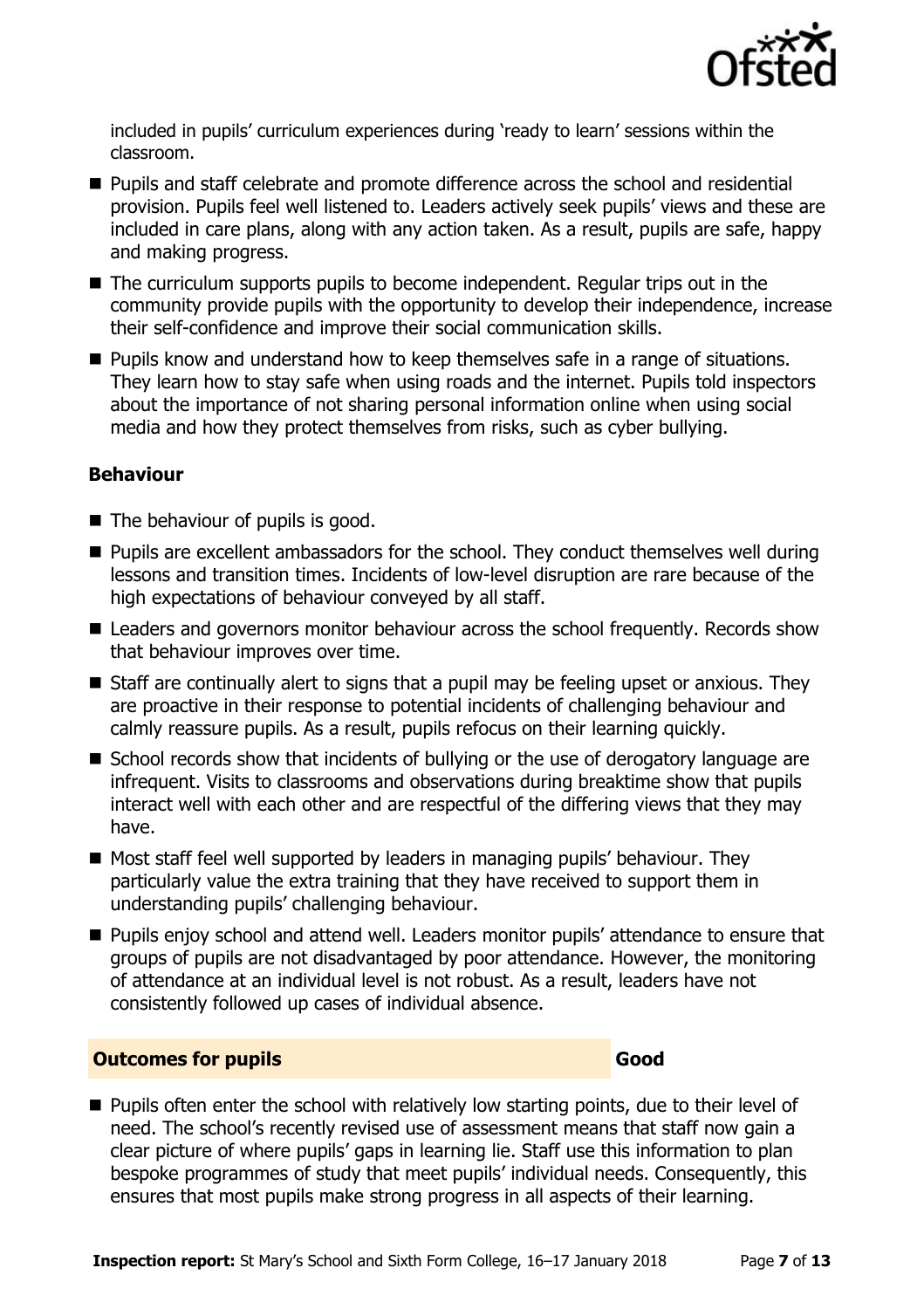

- Work in pupils' books demonstrates that pupils are making good progress in English, particularly in handwriting, and in mathematics. However, tasks provided by teachers do not consistently match pupils' individual starting points. When this happens, pupils' progress slows.
- $\blacksquare$  Key stage 2 pupils receive tailored support through the therapeutic curriculum. This helps them to develop the skills necessary to access the curriculum in key stage 3 and beyond.
- All groups of pupils achieve equally well. Disadvantaged pupils typically make the same progress as their peers because leaders use the pupil premium funding effectively.
- As well as developing their numeracy and literacy skills, pupils achieve well in a number of other areas, including their independence, confidence, communication skills, and personal, social, health and economic (PSHE) education. As a result, they develop the self-confidence and skills to make a successful transition to the wider community.
- Students at post-16 are making good progress in their accredited courses and in preparing for life beyond school. They are well prepared for the world of work, and the majority of students transfer to further education colleges.

### **16 to 19 study programmes Good**

- Leadership of the sixth form has improved since the last inspection and is now good because it ensures that students are making good progress within their programmes of study.
- Teaching in the sixth form is improving strongly and is now good. Teachers have high expectations of what students can achieve and usually provide them with activities that deepen their knowledge and understanding.
- Students follow a range of accredited courses, including literacy, numeracy and a range of work-related learning options. The newly opened vocational centre provides students with the opportunity to transfer their skills across to the workplace. This is having a positive impact on their outcomes and prepares them well for future employment.
- Staff provide students with appropriate support for transition to the next stage of their education. Staff accompany students to college placements and proactively engage with parents and external agencies when decisions about future placements are made. As a result, all students go on to sustained further education, training or employment. However, opportunities for students to receive impartial careers guidance when making decisions about their future are not yet fully developed.
- Students' behaviour and safety across the sixth-form provision are exemplary. Inspectors witnessed students interacting with members of the community in a polite and appropriate manner. Students consistently demonstrate respect for their environment and each other.

**Overall experiences and progress of children and young people in the residential provision**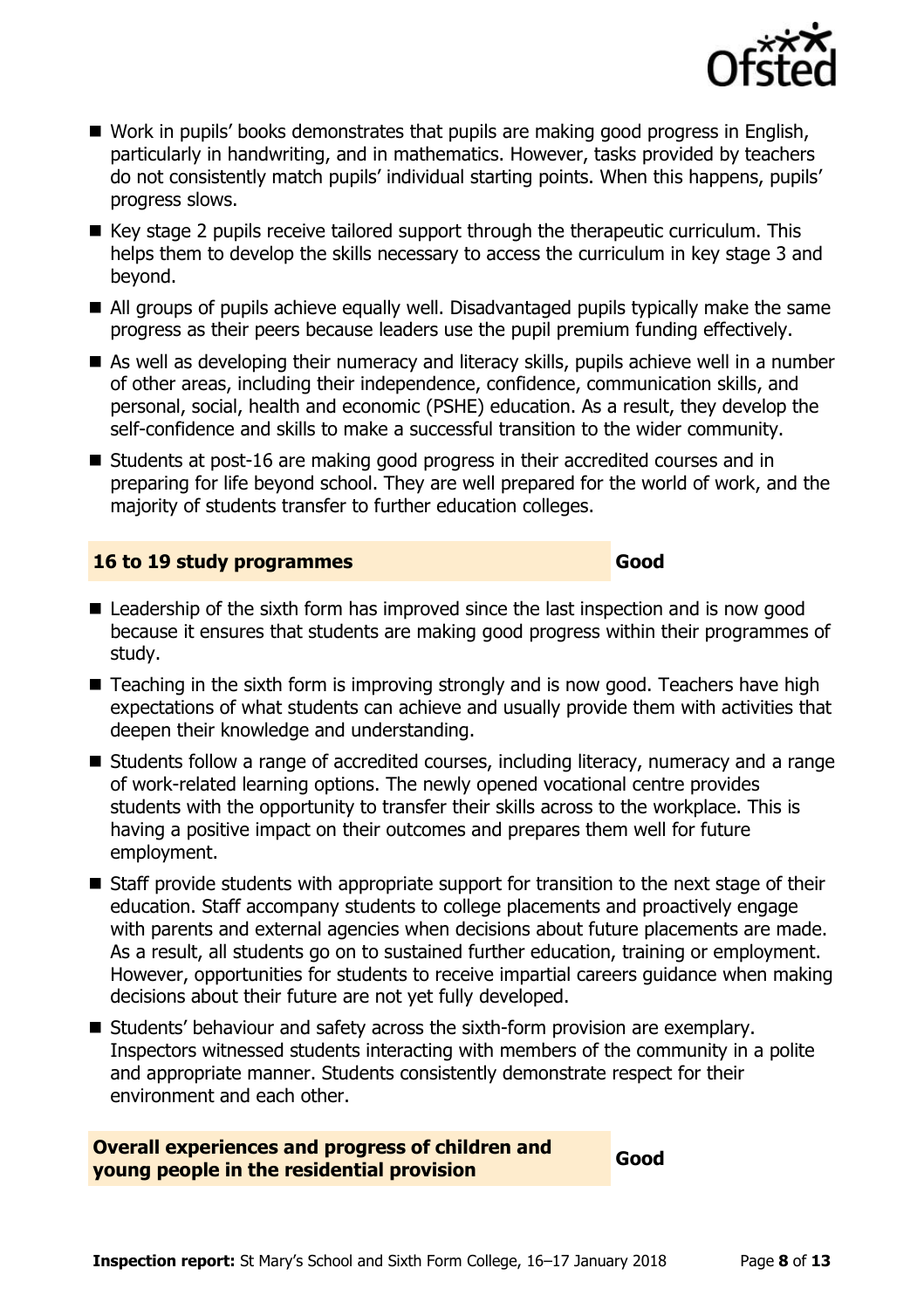

- Residential pupils enjoy warm, positive relationships with staff. They engage meaningfully, interacting with young people in ways that respect their individual needs and styles of communication.
- Staff deliver support and encouragement that promote the development of independence. Residential pupils flourish in the enabling atmosphere and acquire new skills that some then try out at home. The range of effective therapeutic provision enables staff to offer supportive services that enhance pupils' emotional well-being. A parent commented: 'After a difficult period, it is fantastic that the positive, caring, child-centred attitude has returned to St Mary's. My child is happy and therefore progressing well.'
- Constructive keywork sessions enable pupils to talk about any worries and help them work towards the targets identified in their care plan. This includes how to maintain friendships and manage conflict. Pupils say that there is very little bullying in the school. Pupils also have the opportunity to meet with an independent visitor each half term.
- Residential pupils demonstrate an awareness of how to keep themselves safe, including online, in accordance with their level of ability. Pupils receive good support, guidance and information on managing personal relationships.
- Residential pupils benefit from the holistic approach of the therapy, health and wellbeing team. Their healthcare needs are well known and reflected in their care plans. The team has made good progress in promoting the use of community-based healthcare provision that more closely mirrors life outside school. This supports pupils' learning, as does a risk-assessed framework that enables some to be responsible for taking their own medication. Residential pupils receive specialist support where there is an identified need, through art therapy for example.
- Residential pupils enjoy a wide range of leisure, sporting and cultural activities that reflect their individual interests. These are both on site and in the wider community. Examples of community-based activities include judo, creative writing and bowling; on site, pupils swim, play football and participate in karaoke with great enthusiasm.
- Residential pupils benefit from active preparation for proposed moves, in line with their care plan. Unplanned moves between houses are infrequent, but when this happens, it is demonstrably in the best interests of the young people.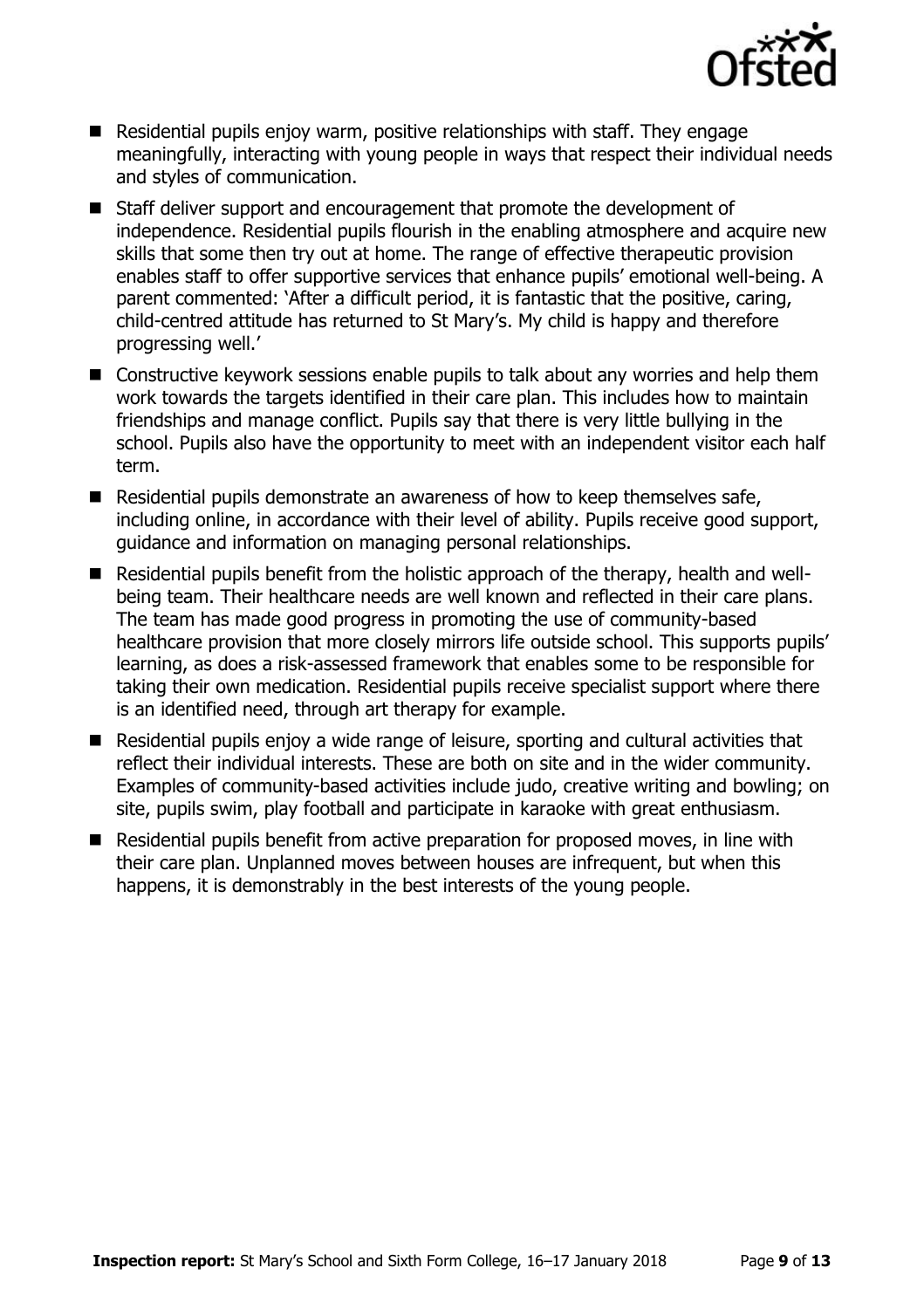

# **School details**

| Unique reference number             | 133653             |
|-------------------------------------|--------------------|
| Social care unique reference number | SC050390           |
| Local authority                     | <b>East Sussex</b> |
| Inspection number                   | 10040938           |

This inspection of the school was carried out under section 5 of the Education Act 2005. The inspection of residential provision was carried out under the Children Act 1989, as amended by the Care Standards Act 2000, having regard to the national minimum standards for residential special schools.

| Type of school                                           | Special                  |
|----------------------------------------------------------|--------------------------|
| School category                                          | Non-maintained special   |
| Age range of pupils                                      | 7 to 19                  |
| <b>Gender of pupils</b>                                  | Mixed                    |
| Gender of pupils in 16 to 19 study<br>programmes         | Mixed                    |
| Number of pupils on the school roll                      | 61                       |
| Of which, number on roll in 16 to 19 study<br>programmes | 38                       |
| Number of boarders on roll                               | 38                       |
| Appropriate authority                                    | The governing body       |
| Chair                                                    | Mary Briggs              |
| <b>Headteacher</b>                                       | Mark Bryant              |
| Telephone number                                         | 01424 730740             |
| Website                                                  | www.stmarysbexhill.org   |
| <b>Email address</b>                                     | smunn@stmarysbexhill.org |
| Date of previous inspection                              | 20-21 January 2016       |

### **Information about this school**

■ St Marys School and Sixth Form College is a non-maintained special school, with residential provision. Both the education and residential provision are part of the Talking Trust. The school caters for pupils aged seven to 19.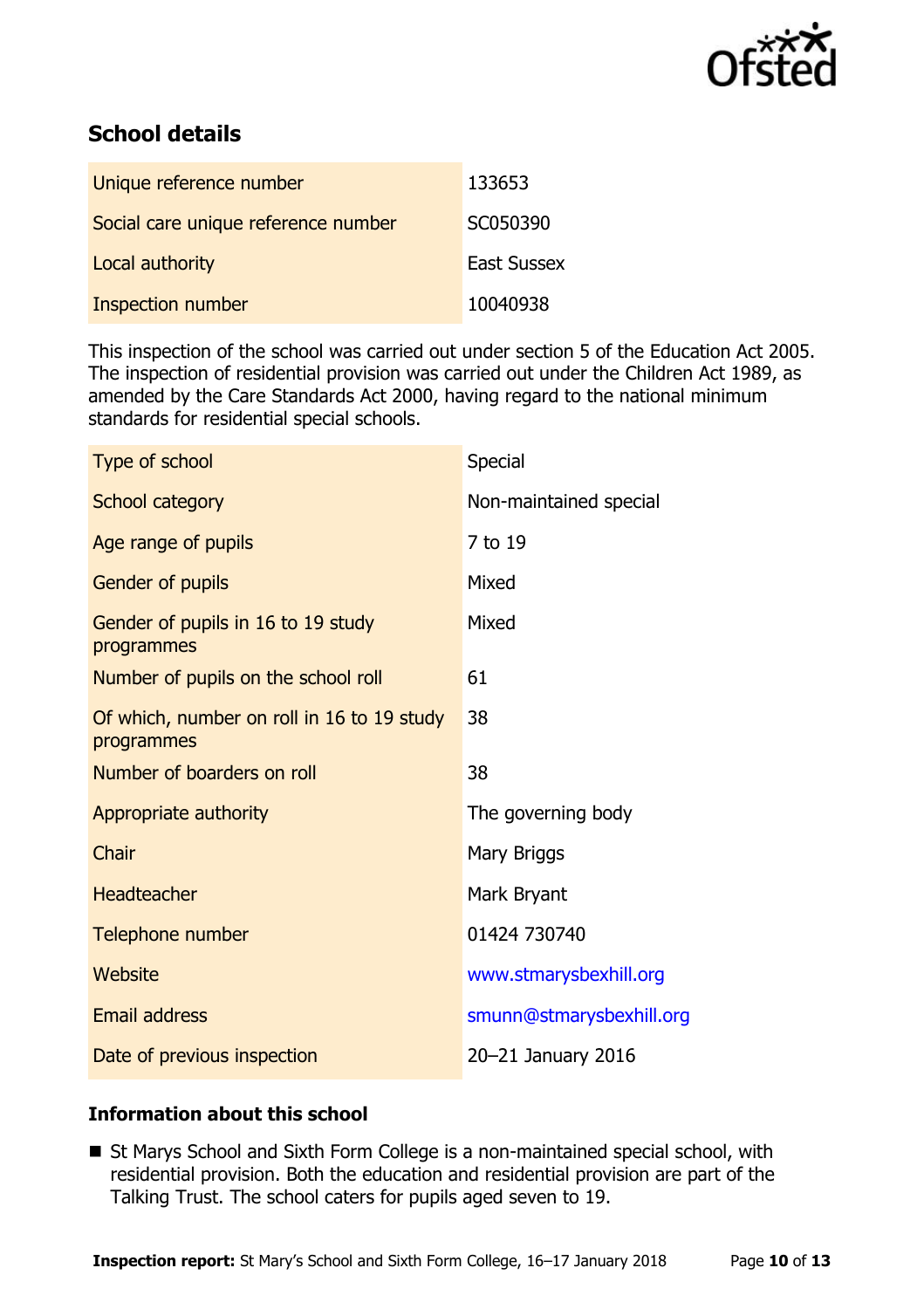

- The current headteacher joined the school in September 2017. Prior to this, an interim management board was responsible for the leadership of the school.
- All the pupils have an education, health and care plan. The vast majority of pupils have speech, language and communication needs, and a high proportion also have other identified needs, including autistic spectrum conditions, social, emotional and mental health needs and/or medical conditions.
- The proportion of pupils who are eligible for support from pupil premium funding is below average.
- **Following a period of substantial change at senior leadership level, the governing body** appointed the current headteacher in September 2017.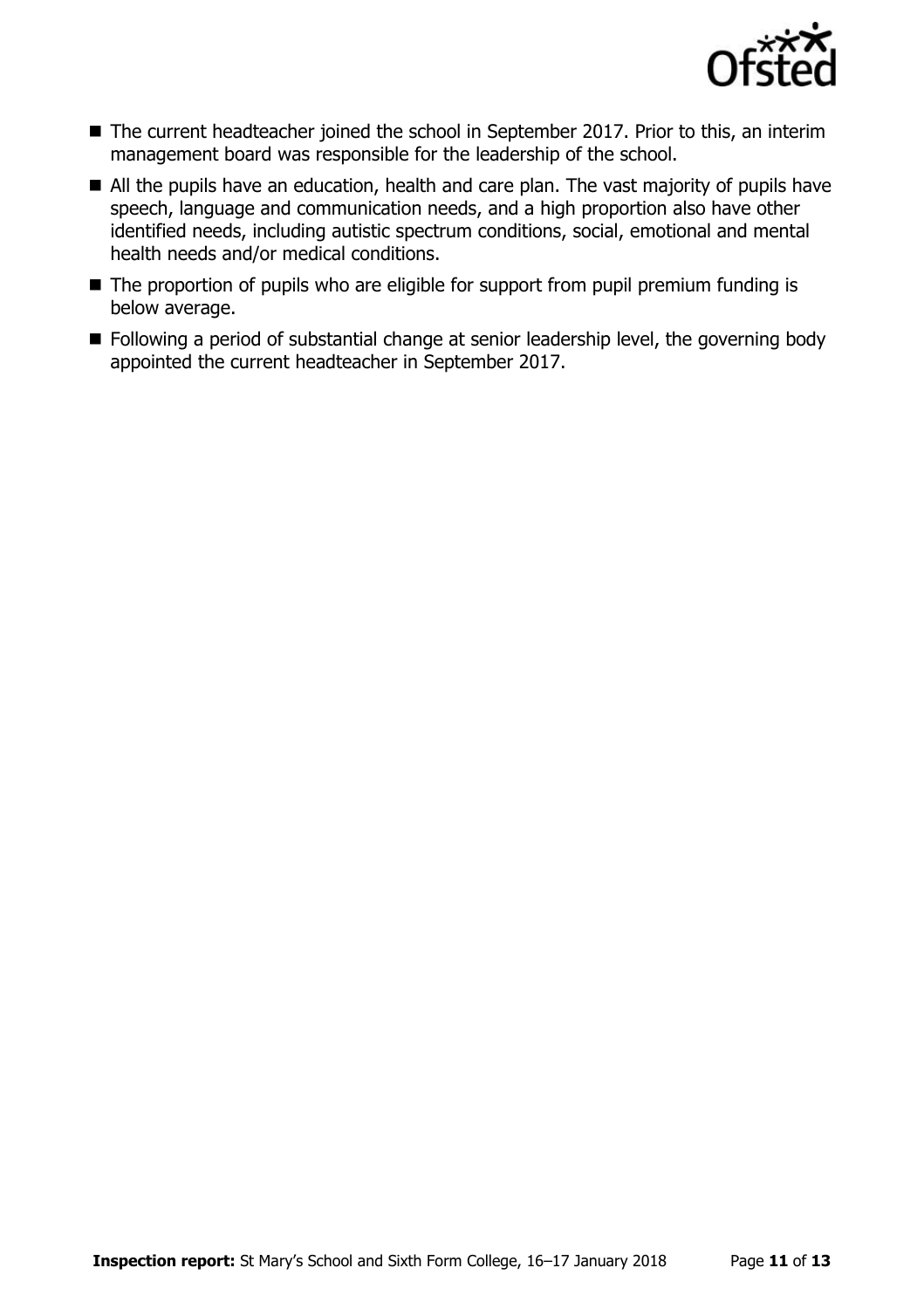

# **Information about this inspection**

- This was an integrated inspection, which took place at half a day's notice.
- Inspectors observed seven lessons or parts of lessons across all departments, all jointly with members of the senior leadership team. Pupils' behaviour during lessons, as well as in and around the school, was observed.
- Meetings were held with senior leaders, those who have responsibility for safeguarding, leaders of the residential provision, staff at the school and groups of pupils, including day and residential pupils. A discussion was held with the governing body.
- Inspectors analysed school documentation, including the school's self-evaluation, reports provided by external advisers, education, health and care plan information and tracking information about pupils' achievement, attendance, behaviour and exclusions.
- Safeguarding policies and procedures were scrutinised, including correspondence between the school and the local authority safeguarding board. Records linked to work with other agencies were reviewed, as well as those relating to how the school has responded to complaints.
- Inspectors looked closely at the experiences and progress of residential pupils. They considered the quality of work and the differences made to the lives of children and young people. They watched how professional staff work with children and young people and each other and discussed the effectiveness of the help and care provided.
- Inspectors considered 22 responses from parents to Ofsted's online questionnaire, Parent View.

### **Inspection team**

| Emma Sanderson, lead inspector | Her Majesty's Inspector          |
|--------------------------------|----------------------------------|
| <b>Maire Atherton</b>          | Social Care Regulatory Inspector |
| <b>Andrew Whippy</b>           | Her Majesty's Inspector          |